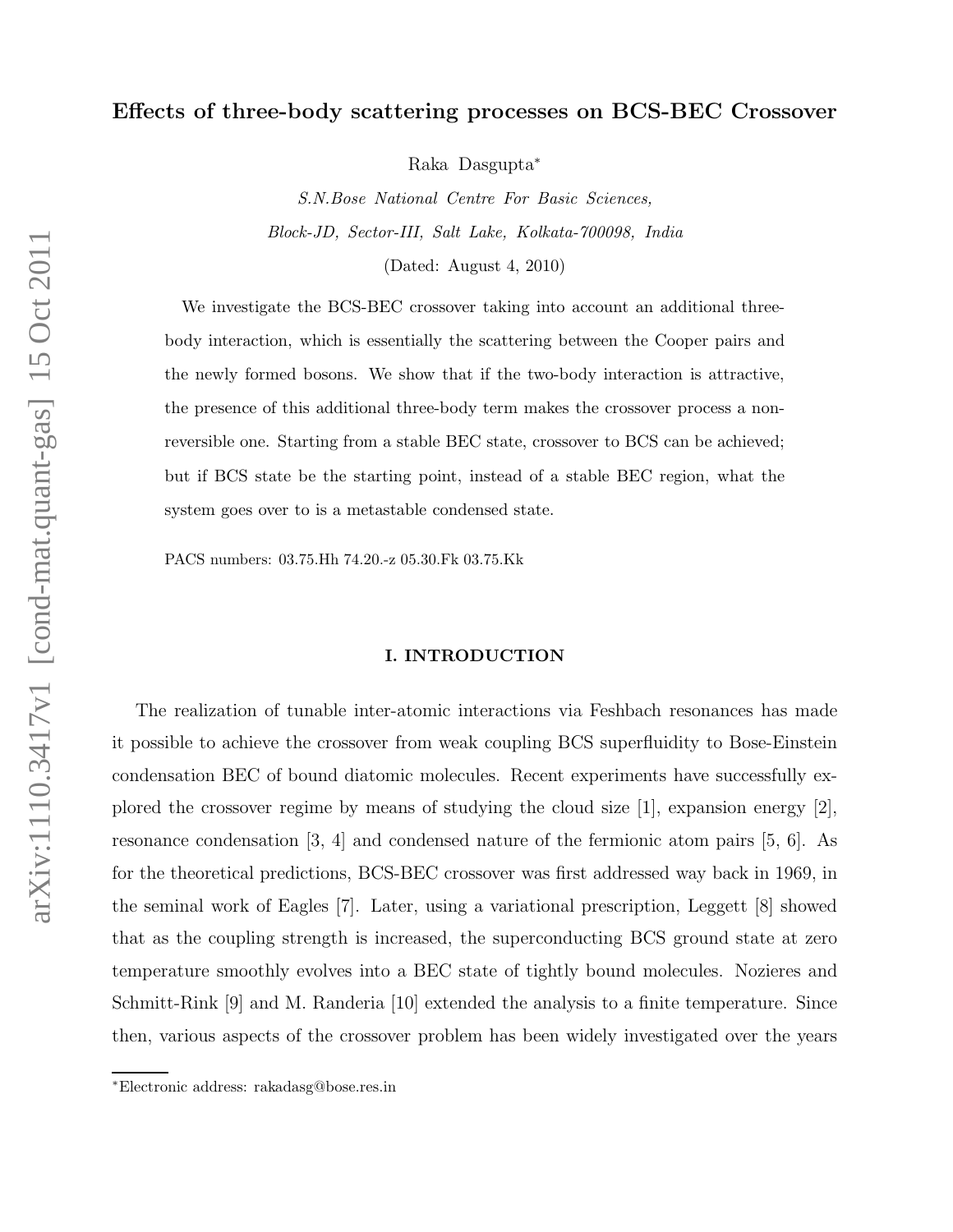[11–22].

Almost all the works have addressed the crossover phenomenon as a two-body scattering problem, where the interaction between two fermions has played the pivotal role. However, as Milstein et al. pointed out [23] it would be interesting to extend the approach to incorporate the effect of higher order interactions in the crossover region. In fact, higher order scatterings and non linear interactions are being investigated in other domains of ultracold atom physics as well, starting from cubic interactions in BEC [24–26], to atom-dimer scattering in fermi systems [28–30] and also induced interactions in three-component Fermi gases [27], and all these studies have brought out interesting new features of the systems. BCS-BEC crossover, too, should not be any exception.

The simplest form of higher order many-body interactions would have been a threefermion scattering. It has been argued by Holland et al. [15] that its effect will not be a prominent one, because in such a three-body interaction, the s-wave state is forbidden. The only three-body scattering there could come from p waves, which have very little contribution at sufficiently low temperatures. We, too, neglect such interactions for the time being. Instead, we shift our focus to a situation when, along the crossover path, some atom pairs have formed composite molecules, while some other pairs are yet to do so(they are still in the Cooper pair state). The newly formed bosons would scatter the pre-formed bosons (or, Cooper pairs), which is basically a three-body scattering. This interaction is sure to be important near the resonance point. We take a variational mean field approach, and discuss the effect of this additional term for all the four cases when either of the two-body and three-body interaction is attractive or repulsive.

### II. EFFECTIVE COUPLING

Here we start with a two-species fermionic system. In addition to the fermion-fermion interaction ( denoted by  $g_1$ ), and an additional interaction  $(g_2)$  of the Feshbach variety which couples a fermion of type  $a$  with a  $b$  fermion to form a bosonic molecule  $B$ , we also take into account the scattering of pre-formed bosons or Cooper pairs by freshly formed bosons, strength of the interaction being given by  $g_3$ . The system is described by the Hamiltonian: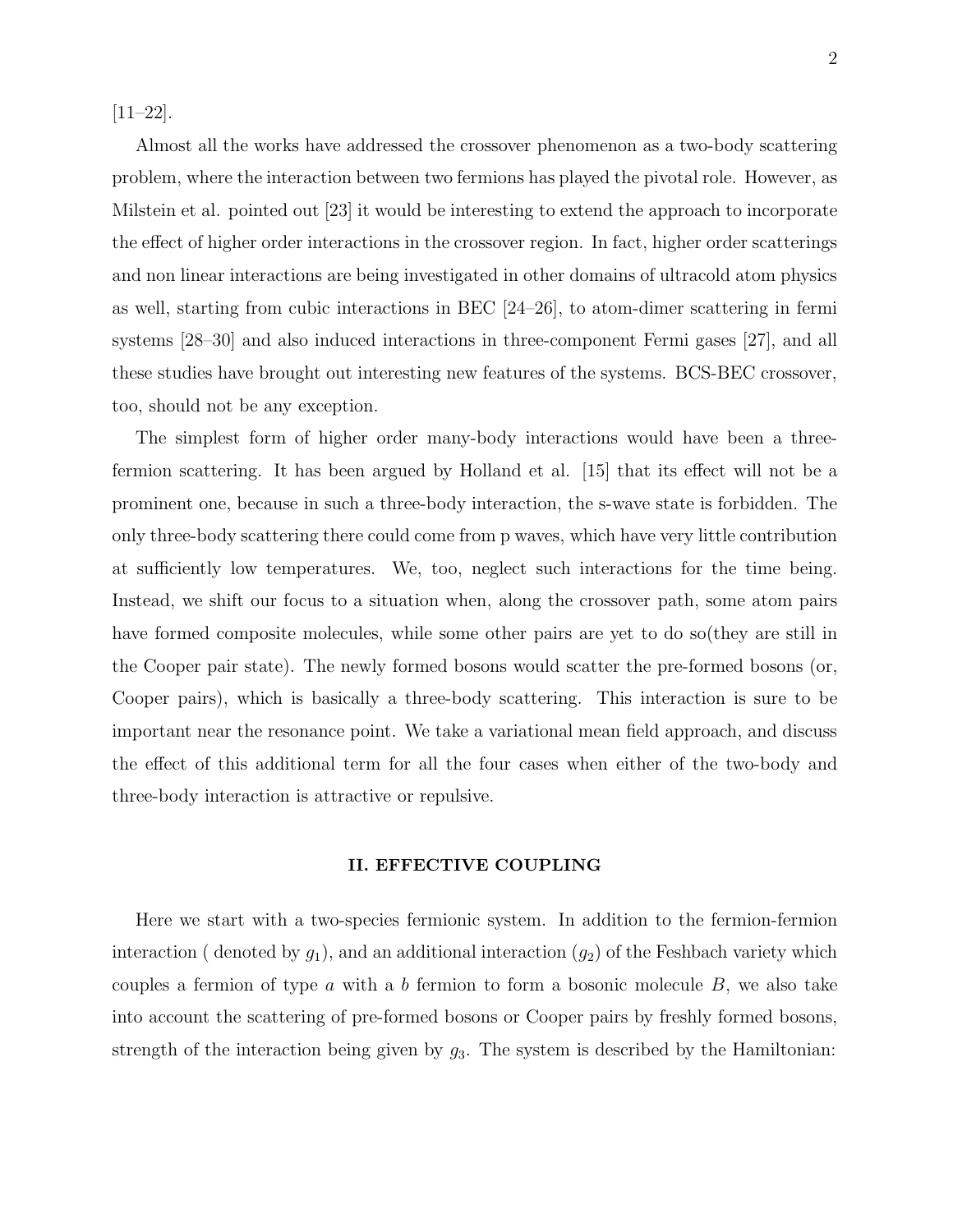$$
H = \sum (2\nu - \mu_B) B_0^{\dagger} B_0 + \sum \tilde{\epsilon}_p^a a_p^{\dagger} a_p + \sum \tilde{\epsilon}_p^b b_p^{\dagger} b_p - g_1 \sum a_p^{\dagger} b_{-p}^{\dagger} b_{-p}^{\dagger} a_p
$$
  
+ 
$$
g_2 \sum [B_0^{\dagger} a_p b_{-p} + a_p^{\dagger} b_{-p}^{\dagger} B_0] + g_3 \sum B_{q'}^{\dagger} a_p^{\dagger} b_{-p'}^{\dagger} b_{-p} a_p B_q
$$
(1)

The ground state of the system is consequently given by [14, 31] a product wavefunction of the BCS ground state, and the ground state for the condensate part of the boson subsystem.

$$
|\Psi\rangle = \prod (U_p + V_p a_p^{\dagger} b_{-p}^{\dagger}) |0\rangle \otimes \exp(-\alpha^2/2 + \alpha B^{\dagger}) |0\rangle
$$
 (2)

where  $\alpha = \sqrt{N_B}$ ,  $N_B$  being the expectation value of the total number of bosons in the condensed state.

From the Hamiltonian (1) and the ground state wave function (2), the ground state energy of the system would be

$$
E = \sum (\tilde{\epsilon}_p^a + \tilde{\epsilon}_p^b) V_k^2 + g_1 \sum_{p,p'} U_p V_p U_{p'} V_{p'} + (2\nu - \mu_B) \alpha^2 + 2g_2 \alpha \sum_k U_p V_p + g_3 \alpha^2 \sum_{p,p'} U_p V_p U_{p'} V_{p'} \tag{3}
$$

Differentiating  $E$  with respect to  $V_p$ 

$$
4\epsilon_p^+ V_p + 2g_1 \sum_{p,p'} U_{p'} V_{p'} (U_p - V_p^2 / U_p) + 2g_2 \alpha (U_p - V_p^2 / U_p)
$$
  
+2\alpha^2 g\_3 \sum\_{p,p'} U\_{p'} V\_{p'} (U\_p - V\_p^2 / U\_p) = 0 (4)

We assume that in the mean field framework, instead of couplings  $g_1$ ,  $g_2$  and  $g_3$ , this equation can be written in terms of an effective two-body coupling  $g_{eff}$ . This is in conformity with what Mora et al. [30] found out for a confined three-body problem : that it can be completely expressed in terms of two-body quantities. Equation (4) now takes the form -

$$
4\epsilon_p^+ V_p + 2g_{eff} \sum_{p,p'} U_{p'} V_{p'} (U_p - V_p^2 / U_p) = 0
$$
\n(5)

The exact form of  $g_{eff}$  is to be determined later. Drawing an analogy with the standard BCS treatment, we can write  $-g_{\text{eff}}\sum_{p}U_{p}V_{p}=\Delta$ , where  $\Delta$  is the gap in the excitation spectrum.[32]

Next, differentiating E with respect to  $\alpha$ , we obtain

$$
2\alpha(2\nu - \mu_B) + 2g_2 \sum_k U_p V_p + 2\alpha g_3 \sum_{p,p'} U_p V_p U_{p'} V_{p'} = 0
$$
\n(6)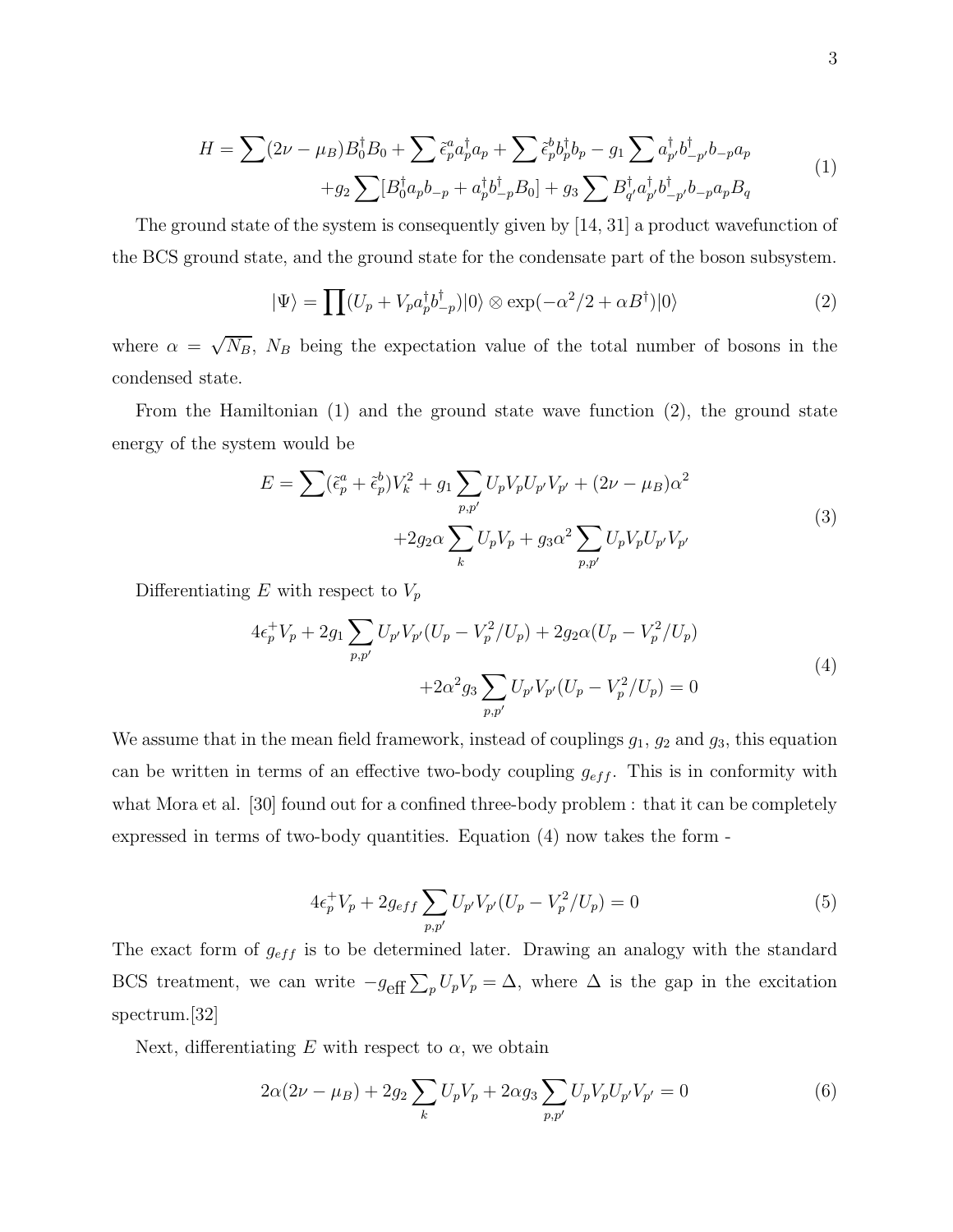. Or,

$$
\alpha = -\frac{g_2 \sum_p U_p V_p}{(2\nu - \mu_B + g_3 \sum_{p, p'} U_p V_p U_{p'} V_{p'})}
$$
(7)

Putting  $-g_{\text{eff}}\sum_{p}U_{p}V_{p} = \Delta$  as mentioned before,

$$
\alpha = \frac{g_2 \frac{\Delta}{g_{eff}}}{(2\nu - \mu_B + g_3 \frac{\Delta^2}{g_{eff}^2})}
$$
\n(8)

Using this in equation (4), we get

$$
g_{eff} = g_1 + g_3 \alpha^2 - \frac{g_2^2}{(2\nu - \mu_B + g_3 \frac{\Delta^2}{g_{eff}^2})}
$$

$$
= g_1 - \frac{g_2^2}{(2\nu - \mu_B + g_3 \frac{\Delta^2}{g_{eff}^2})} + \frac{g_3 g_2^2 \frac{\Delta^2}{g_{eff}^2}}{(2\nu - \mu_B + g_3 \frac{\Delta^2}{g_{eff}^2})^2}
$$
(9)

In the BCS limit,  $\Delta$  goes as  $e^{-\frac{1}{a_s}}$  [33]. Therefore, as  $a_s \to 0$ ,  $\Delta$  goes to zero much faster than  $g_{eff}$  (which is proportional to  $a_s$ ). Hence  $\frac{\Delta^2}{g_{eff}^2} \to 0$  in this limit.

We therefore have

$$
g_{eff} = g_1 - \frac{g_2^2}{(2\nu - \mu_B)}
$$
(10)

If  $g_1$ , i.e, the two-fermion coupling is attractive, then this becomes  $|g_{eff}| = |g_1| + \frac{g_2^2}{(2\nu - \mu_B)}$ , a result analogous to the effective coupling in a standard two-species fermionic system, where only the fermion-fermion scattering is taken into account  $[16, 19, 31]$ . This is consistent with the fact that in the extreme BCS limit, there are almost no composite bosons at all. Therefore, the Boson-Fermion scattering should not have any effect on the coupling parameter.

On the other hand, in the extreme BEC limit,  $\Delta$  goes as  $a_s^{-\frac{1}{2}}[33]$ . Therefore,  $\frac{\Delta^2}{g_{eff}^2} \approx \frac{1}{g_{eff}^3}$  $\frac{1}{g_{eff}^3}$ . Equation (9) thus becomes:

$$
g_{eff} = g_1 - \frac{g_2^2}{(2\nu - \mu_B + \frac{g_3}{g_{eff}^3})} + \frac{g_3 g_2^2}{g_{eff}^3 (2\nu - \mu_B + \frac{g_3}{g_{eff}^3})^2}
$$
  
=  $g_1 - \frac{g_2^2}{(2\nu - \mu_B + \frac{g_3}{g_{eff}^3})} \left(1 - \frac{\frac{g_3^2}{g_{eff}^3}}{2\nu - \mu_B + \frac{g_3}{g_{eff}^3}}\right)$  (11)  
=  $g_1 - \frac{g_2^2 (2\nu - \mu_B)}{(2\nu - \mu_B + \frac{g_3}{g_{eff}^3})^2}$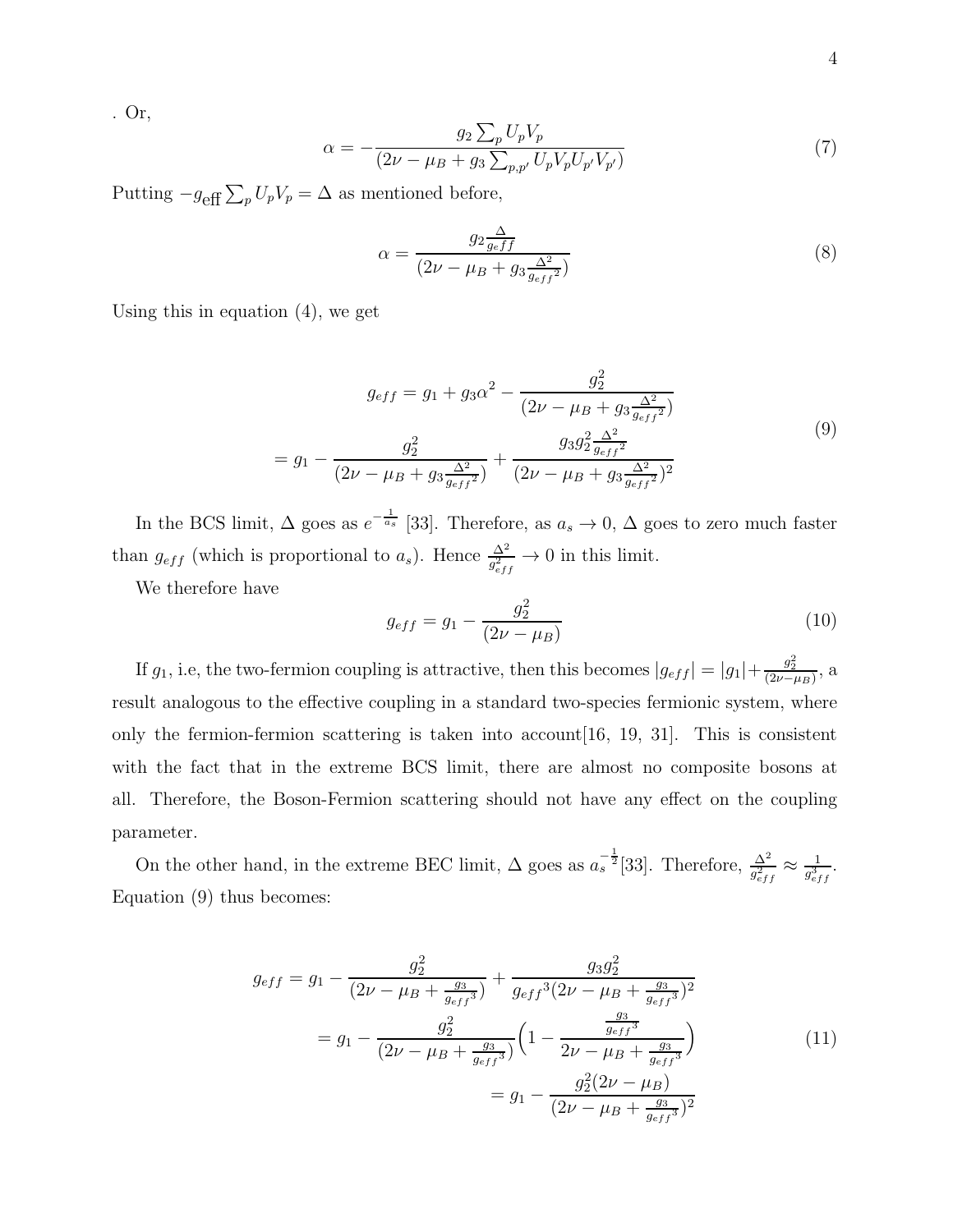This is essentially a polynomial in degree 7, its real roots being the solutions for effective coupling.

We approximate the effective coupling in BCS side by equation (10) and that of the BEC side by equation (11) and study the crossover for various combinations of 2-body coupling  $(g_1)$  and 3-body coupling  $(g_3)$ . At resonance, it is known that  $\Delta$  is proportinal to Fermi energy only [34]. So very near resonance, we treat  $\Delta$  as a constant.

# III. NEW BRANCHES IN THE CROSSOVER PICTURE : ALTERNATIVE PATHS



FIG. 1: (Color online) BCS-BEC Crossover

In the conventional BCS-BEC crossover picture, the two-body coupling ( and thus, the scattering length, too) is positive in the BEC side, and it goes to  $\infty$  at resonance. It assumes a negative value in the BCS side, and near resonance, goes to  $-\infty$ .

In order to study the effects of three-body processes, here we assign some arbitrary values to  $g_1, g_2$  and  $g_3$  ( all the couplings are scaled by the Fermi energy  $\epsilon_F$ ), and calculate the effective two-body couplings.  $g_{eff}$  is plotted against the detuning  $2\nu - \mu_B$  (which is also scaled by  $\epsilon_F$ ) to obtain the crossover picture. We note that even if the values of  $g_1, g_2$  and  $g_3$  are changed, the general qualitative trend of the coupling vs. detuning curve remains the same.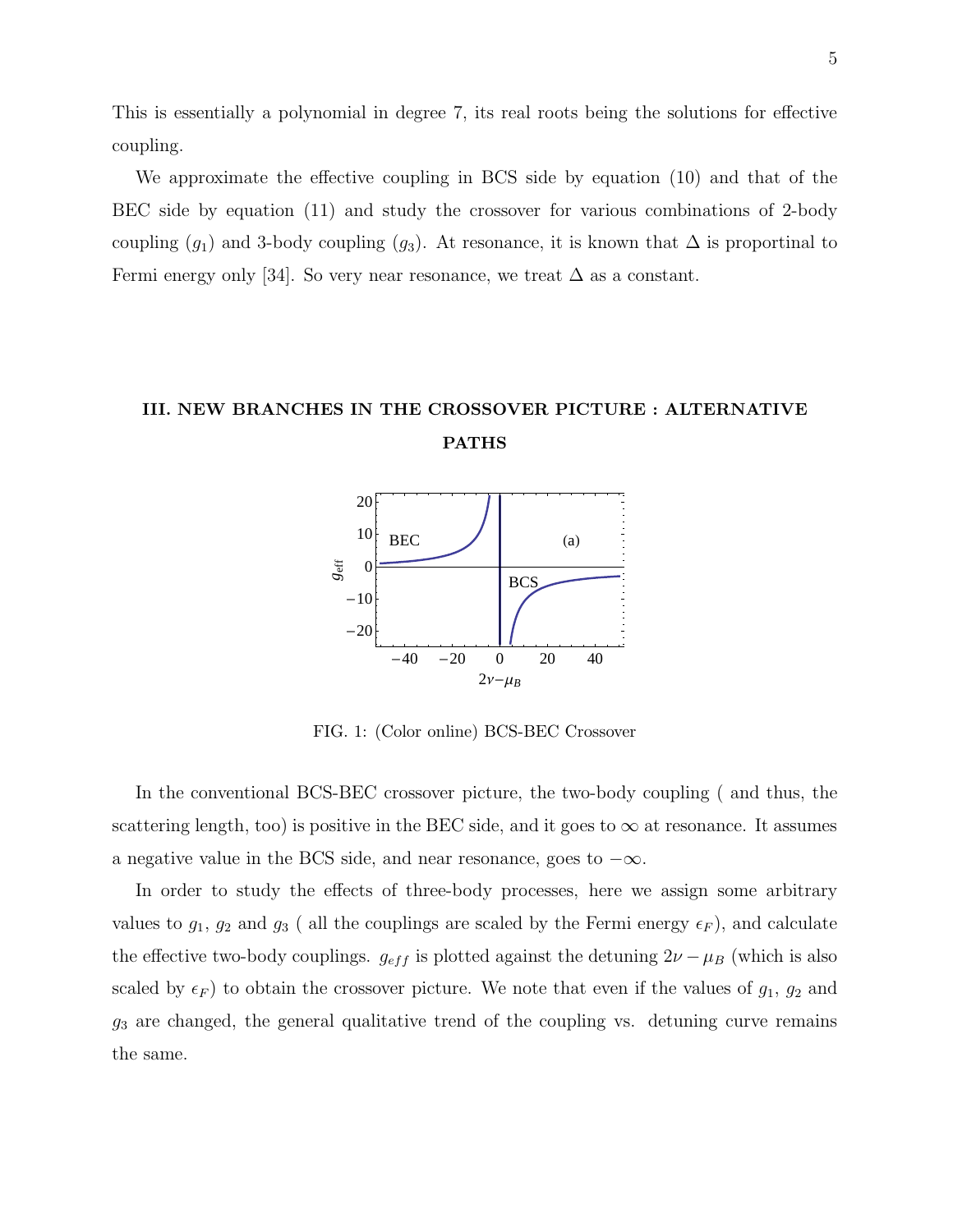Case 1 : Two-body Interaction Attractive, Three-body Interaction Repulsive:



FIG. 2: (Color online) (a) Crossover paths near resonance when the two body interaction is attractive, and the three-body one repulsive; (b) A closer view of the multiple roots at the resonance region. ( All parameters in Figs. 2-10 have been scaled by the Fermi energy.)

Here we choose  $g_1 = -1$ ,  $g_2 = 10$  and  $g_3 = 0.1$ . The  $g_{eff}$  vs.  $2\nu - \mu_B$  curve is plotted in Figs  $1(a)$ ,  $1(b)$  and 2 for two different ranges. As shown in Figs  $1(a)$  and  $1(b)$ , when we approach  $2\nu = \mu_B$ , i.e, the resonance condition from the BEC side, we find there are two additional roots in addition to the  $g_{eff} = \infty$  root. Therefore, when we move away slightly from the resonance towards the BEC region, there are three roots : one that corresponds to  $g_{eff}$  in the absence of any  $g_3$  ( and goes to  $\infty$  at resonance), a negative root that goes almost linearly and reaches  $g_1$  at resonance as evident from equation(11), and a positive root that also varies almost in a linear fashion. All the three roots survive even when the system is at deeper BEC domain.

In the BCS side, there is a single root which is identical to the effective coupling of the system in that region when there was no  $g_3$ . It goes to  $-\infty$  at resonance.

Therefore, if starting from the BCS side, one tries to achieve the crossover, right after crossing the  $2\nu = \mu_B$  point, one encounters three possible paths (Fig.2) – one coming from +∞, and the other two from finite values of  $g_{eff}$ . If the system takes either of the two lower paths, the system actually bypasses the unitarity region ( where the scattering length diverges)in the BEC side. In such cases, although a region of unitarity will be present in the BCS side, its BEC side counterpart would be absent.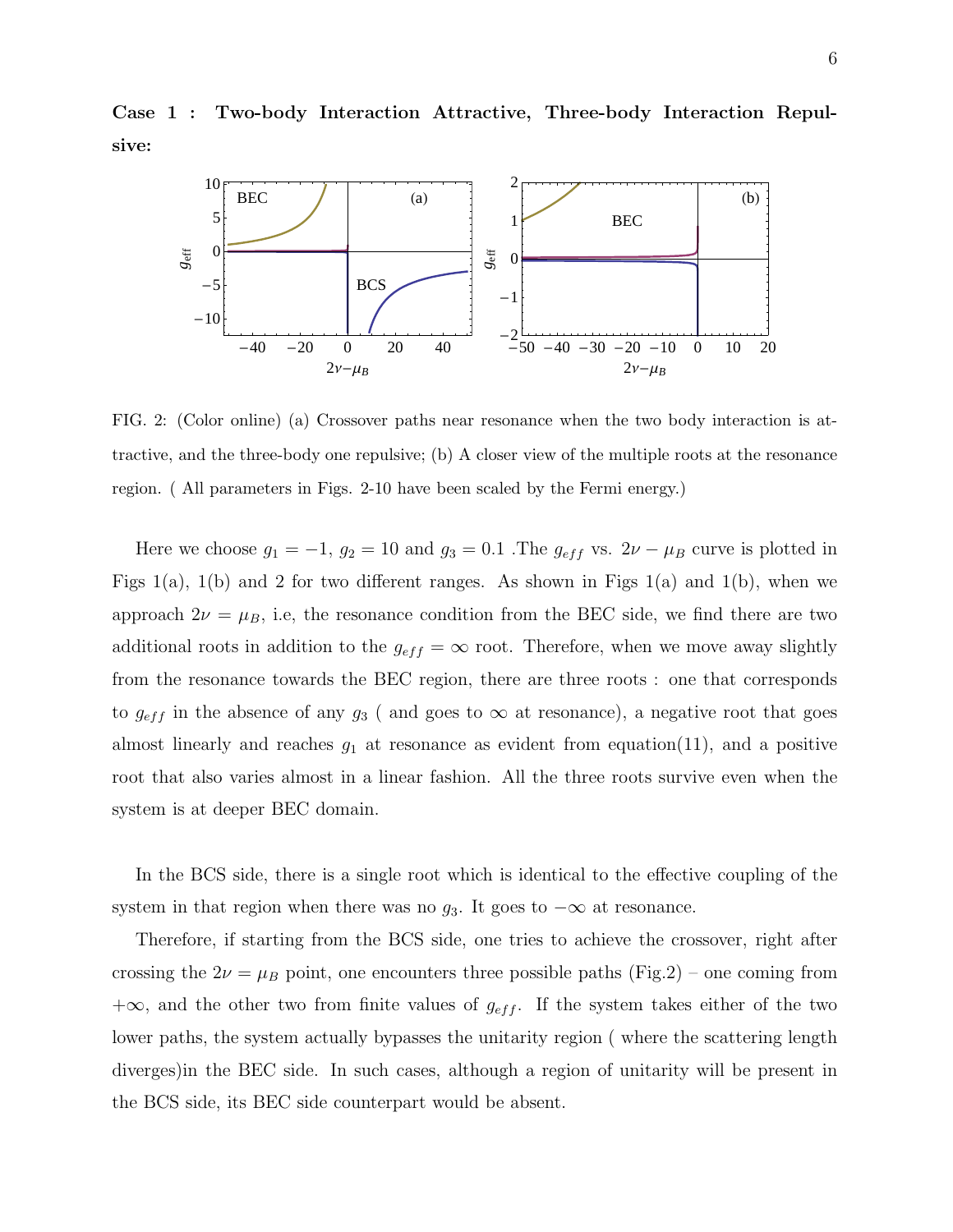

FIG. 3: (Color online) Crossover paths for a longer detuning range when the two body interaction is attractive, and the three-body one is repulsive

Case 2 : Two-body and Three-body Interactions Both Attractive:



FIG. 4: (Color online) (a) Crossover paths near resonance when both the two body and three-body interactions are attractive ; (b) A closer view of the multiple roots at the resonance region.

Here we choose  $g_1 = -1$ ,  $g_2 = 10$  and  $-g_3 = 0.1$ . Here also, as shown in Figs. 3(a), 3(b),4, we have three real roots in the BEC side and a single real root on the BCS side.

In the BEC side, therefore, the system has the option to take any of the routes : one of them resembles the case of  $g_3 = 0$ , and unitarity regions are there at both sides of the resonance. However, the other two branches can lead to a crossover scenario where again the unitarity is avoided in the BEC region.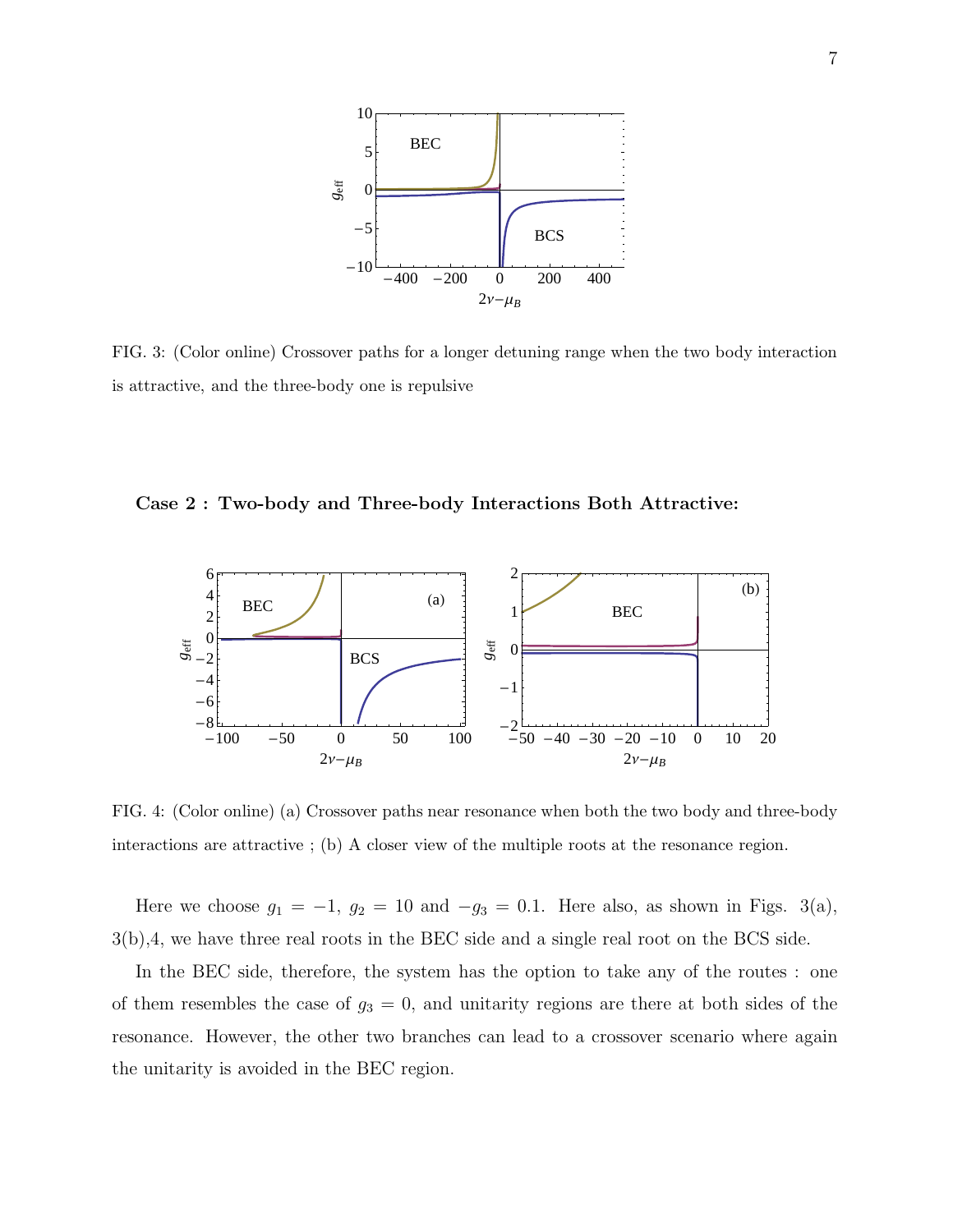We observe from Figs. 3(a) and 4 that that the upper two branches (including the



FIG. 5: (Color online) Crossover paths for a longer detuning range when both the two body and three-body interactions are attractive

traditional branch that we have for  $g_3 = 0$ ) have a region of discontinuity, while the lowermost route is a continuous one.

Case 3 : Two-body and Three-body Interactions Both Repulsive:



FIG. 6: (Color online)(a) Crossover paths near resonance when both the two body and three-body interactions are repulsive ; (b) A closer view of the multiple roots at the resonance region.

We choose  $g_1 = 1$ ,  $g_2 = 10$  and  $g_3 = 0.1$ . Here, as shown in Figs 5(a) and 5(b), there are three real roots in the BCS side, and one single root in the BEC region.

Case 4 : Two-body Interaction Repulsive, Three-body Interaction Attractive: Here we choose  $g_1 = 1$ ,  $g_2 = 10$  and  $g_3 = -0.1$ .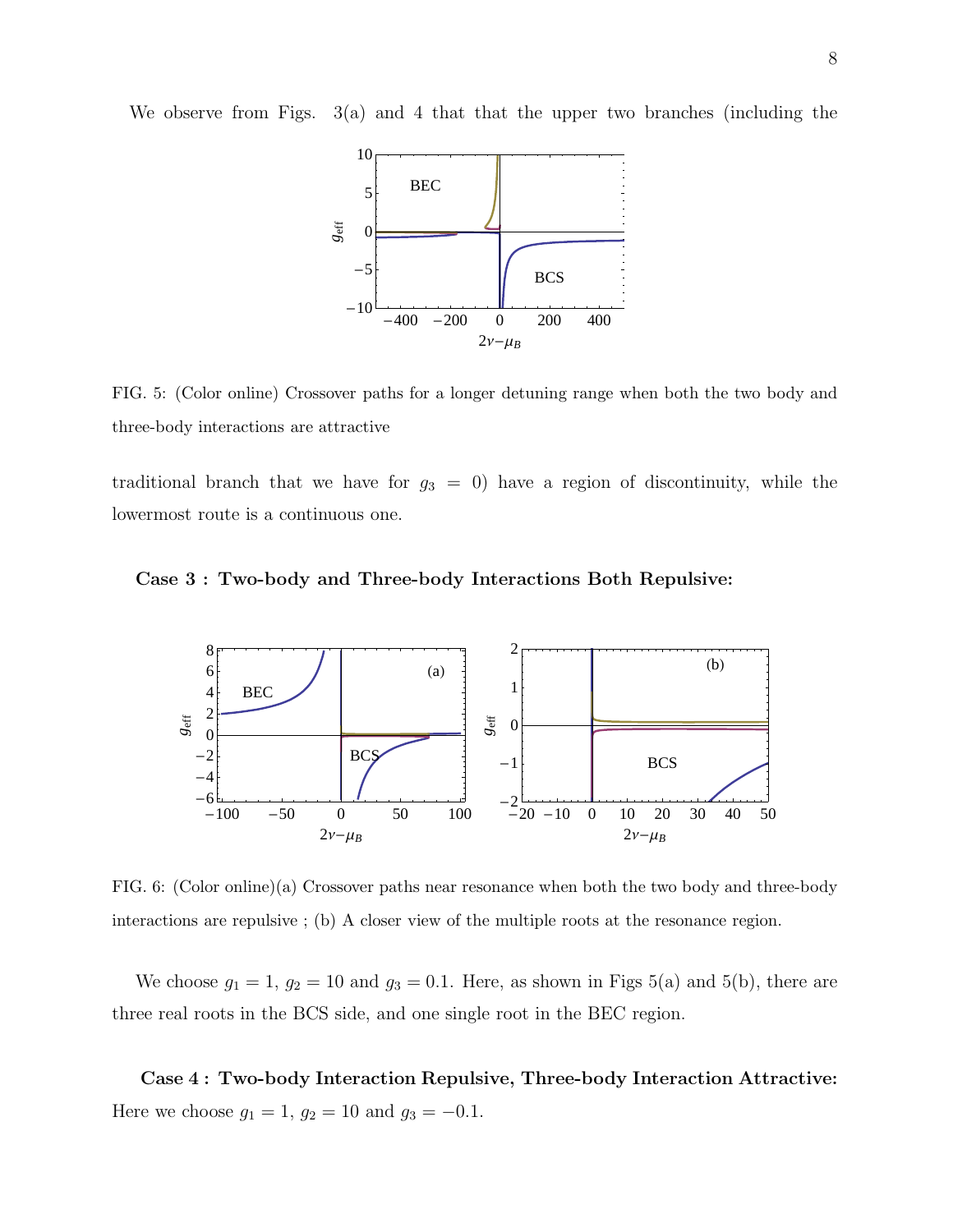

FIG. 7: (Color online)(a)Crossover paths near resonance when the two body interaction is repulsive, and the three-body one is attractive; (b) A closer view of the multiple roots at the resonance region.

In this case, as seen from Fig.6 the crossover picture closely resembles the earlier case, i.e, there are three possible routes in the BCS side, while a single route is available in the BEC side.

# IV. WHICH PATH IS MORE FAVORABLE? ENERGY CONSIDERATIONS

Let  $E$  be the total energy of the system minus kinetic energy of the fermions. Now, if we compute and compare  $E$  for all three branches, the branch corresponding to the minimum energy should be the one that the system favours. At resonance we can treat  $\Delta$  as constant. Using this, we plot E with  $2\nu-\mu_B$  and  $g_{eff}$  (Fig. 7). In the BEC side, the lowermost branch corresponds to the minimum energy. Now, since this branch is associated with an attractive effective interaction, the BEC state should either collapse, or be a metastable one. Here we would get the latter, as the attraction is very weak.

Thus, we can have a striking property of the BCS-BEC crossover : If we start from a stable BEC state, we can achieve the BEC domain via Feshbach resonance; but if we start from the BCS side instead, we reach at a metastable BEC state. Thus the process is not totally reversible.

In the BCS side, as apparent from the figure(9), the branch closer to  $g_{eff} = 0$  should be the favoured one. But in that case, the scattering length does not go to negative infinity, and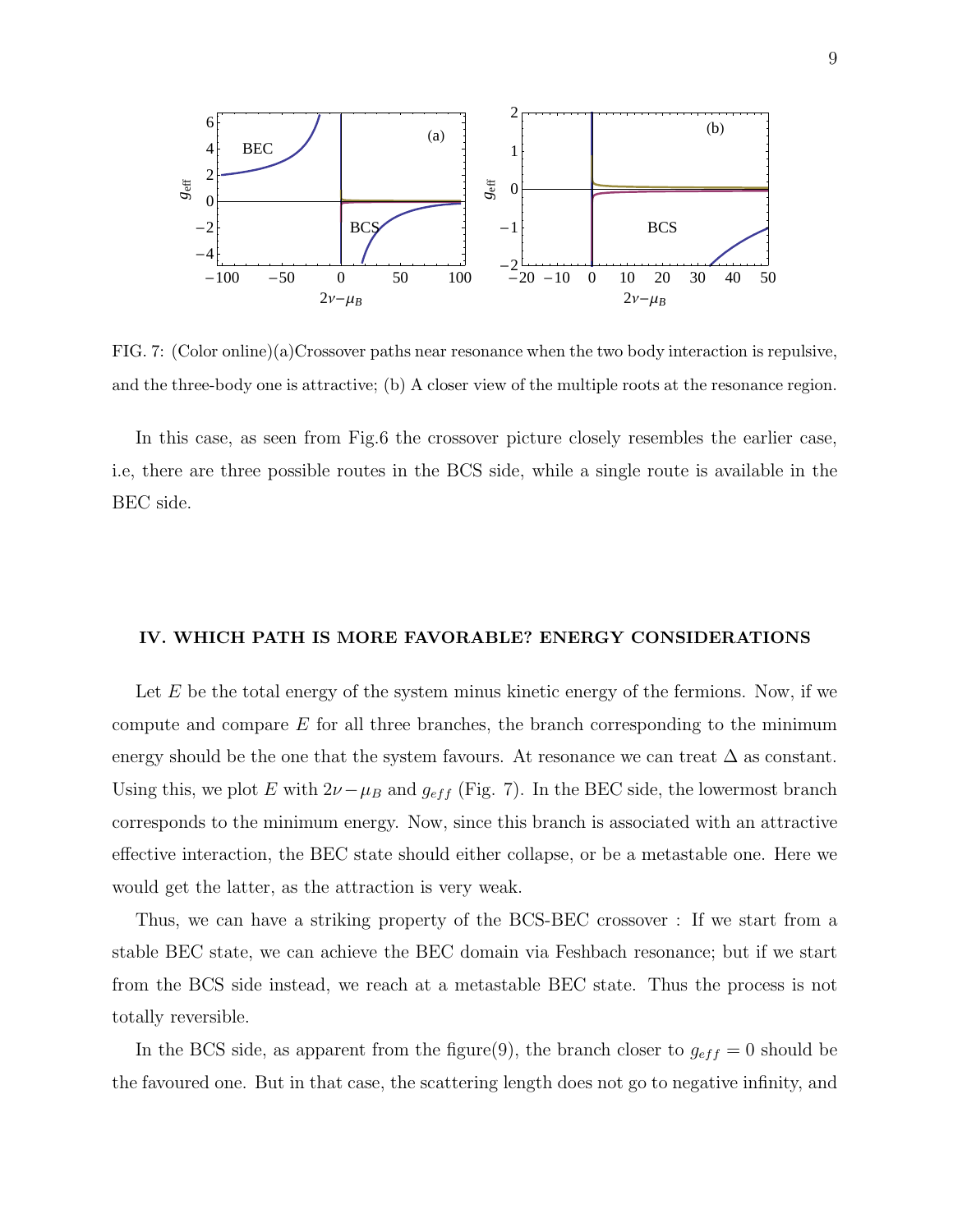

FIG. 8: (Color online) Variation in energy in the BEC side with effective coupling and detuning



FIG. 9: (Color online) Variation in energy in the BCS side with effective coupling and detuning : gap is taken to be constant

the system cannot achieve the crossover. This is in contradiction with the well-established theoretical and experimental results [5, 6, 8, 10].

So we modify  $\Delta$  using the form of the gap for weak coupling BCS [35]:

$$
\Delta_0 = 2\omega_c \exp(-\frac{1}{\rho(0)g_{eff}})
$$
\n(12)

here  $\rho(0)$  is the density of states in the Fermi level, and  $\omega_c$  is the cutoff frequency for BCS model. Thus we no longer treat the gap as a constant, and incorporate the couplingdependence in it. This is justified, since the upper two branches are at the weak coupling domain, so the corresponding  $\Delta$  should follow the expression for the BCS gap. Now the energy surface takes the form of Fig. 10. It shows that in the negative  $g_{eff}$  side, the energy is less as one goes away from  $g_{eff} = 0$ . Therefore, the lowermost branch in the BCS side in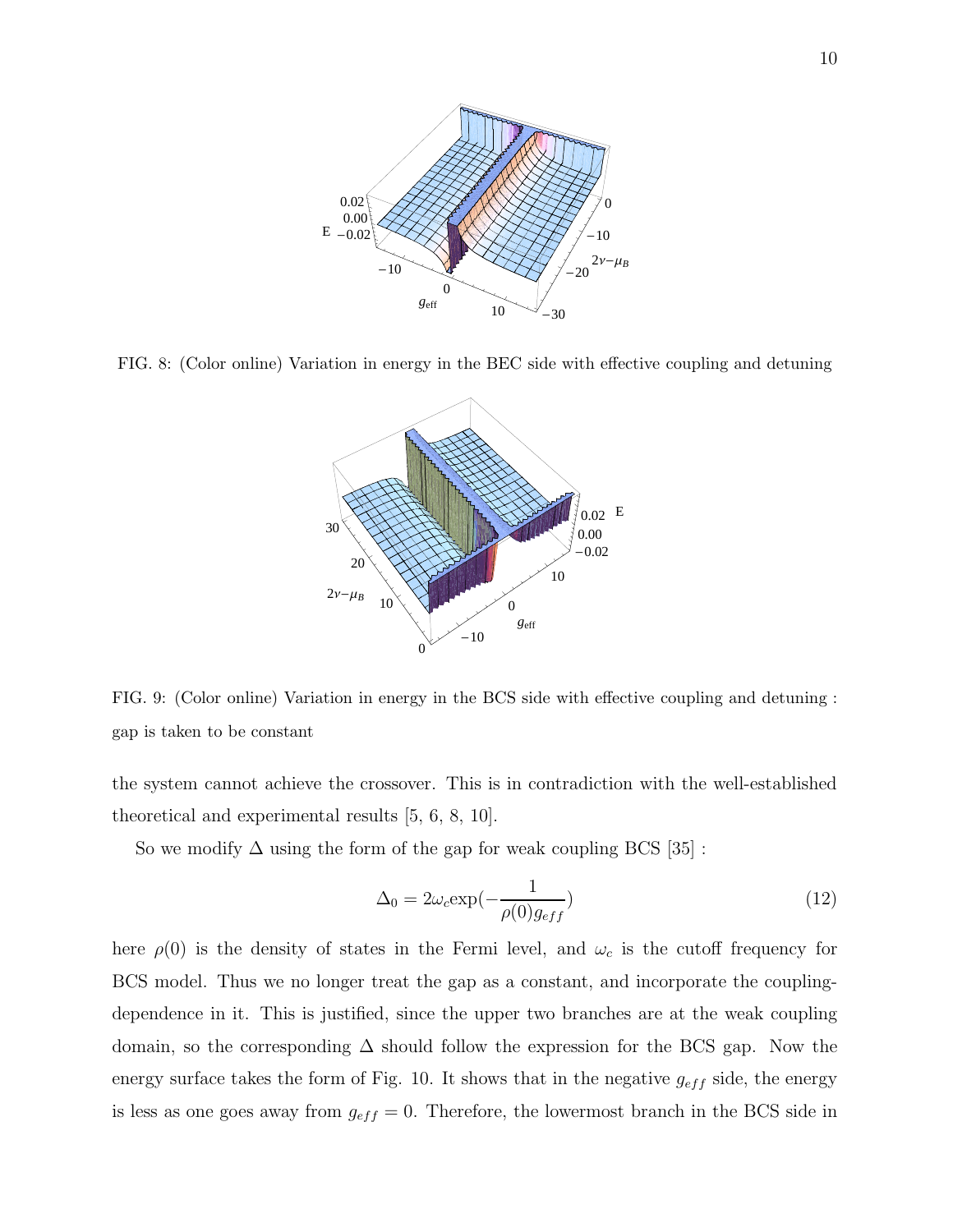

FIG. 10: (Color online) Variation in energy in the BCS side with effective coupling and detuning : gap is coupling dependent

figure(10) will be the favoured one.

# V. CONCLUSION

Here we have studied the BCS-BEC crossover in the presence of an additional threebody interaction term : the scattering of a Cooper pair by a newly formed boson near the resonance point. This has led to alternative crossover routes, and hence, brought out interesting properties of the crossover phenomenon. Most noteworthy of them is the nonreversibility of the process. If the two-body interaction is attractive (irrespective of whether the three-body interaction is attractive or repulive),then starting from a stable BEC system the BCS state can be reached via Feshbach resonance, but the path cannot be reversed : a start from the BCS side can only end up in a metastable BEC state (and not the stable one). This, we believe is an important finding and it reconfirms the need of more theoretical and experimental investigations along this line.

BEC-BCS crossover has been experimentally investigated so far in <sup>6</sup>Li and <sup>40</sup>K systems. In most cases [1, 2, 5, 6] the system is first prepared in the BEC state, and the magnetic field is varied to obtain the BCS. This is completely in agreement with our results. In contrast, in the experiment by C.A. Regal et al., the ultracold K-40 system went through the crossover in the opposite direction, i.e, it was a BCS-BEC crossover, and not a BEC-BCS one. Whether the final state here is a stable BEC or a metastable one with a weak attractive interaction (as predicted by our calculations) can be ascertained only after a study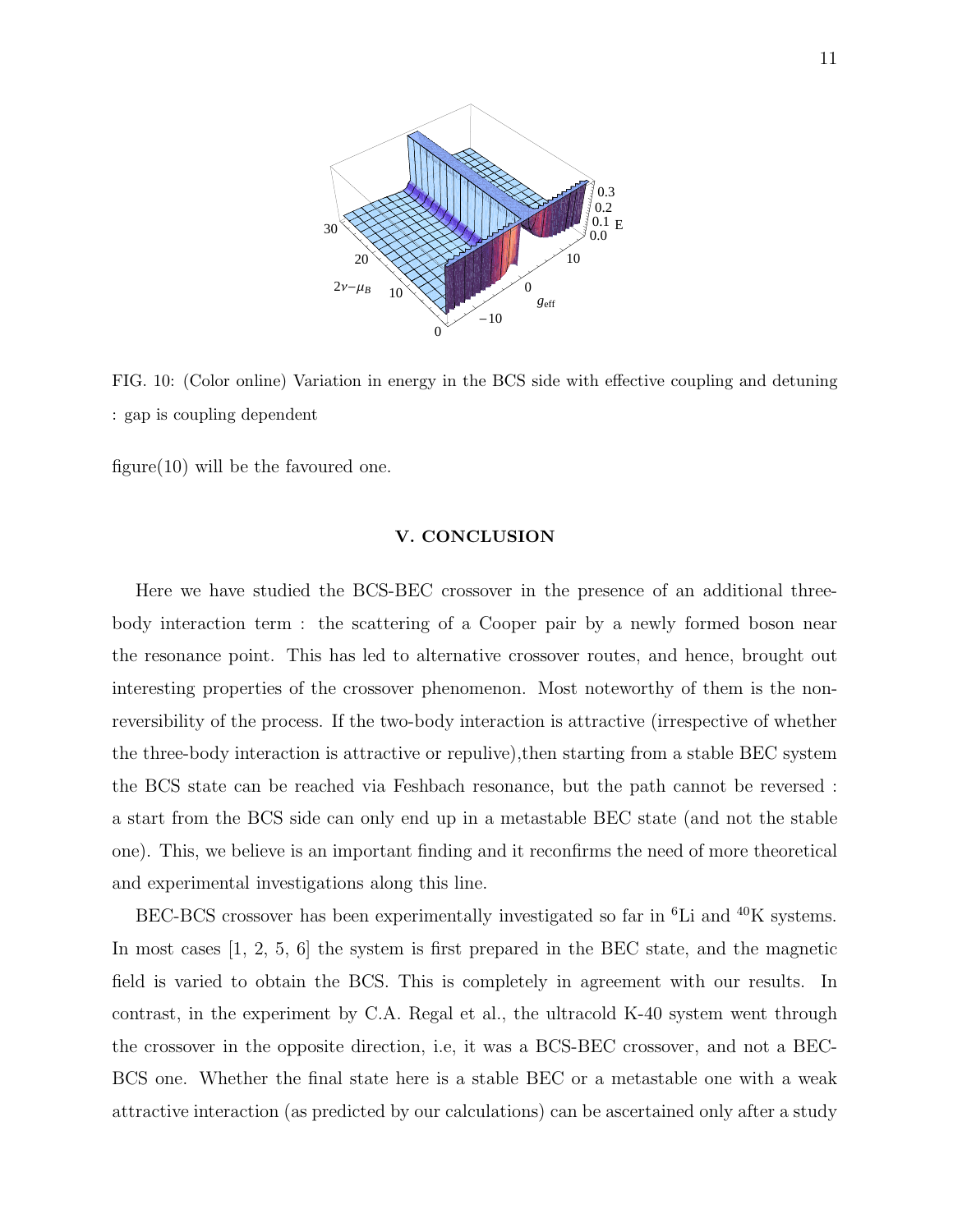of the long-time response of the system. Moreover, in this experiment they first lowered the magnetic field slowly  $(10ms/G)^{-1}$  to bring it near resonance, and then rapidly changed it  $(50\mu s/G)^{-1}$  to lower it further and obtain the BEC. Thus, although the crossover from the BCS to the resonance is an adiabatic one, it is a fast quench which takes the system from resonance to the BEC domain. So the mechanism may not have followed the dynamics of a smooth crossover, and that could have resulted in a different final state ( a stable BEC state, for example). An experiment which probes the crossover starting from the BCS side, and changes the magnetic field adiabatically all through, might clarify this point. The final BEC state should also be studied carefully for a longer time so that a distinction between a metastable and a stable state can be easily made.

### ACKNOWLEDGEMENT

The author would like to thank her supervisor Prof.J.K. Bhattacharjee for his guidance, support and constructive suggestions at various stages of this work.

- [1] M. Bartenstein, A. Altmeyer, S. Riedl, S. Jochim, C. Chin, J. Hecker Denschlag, and R. Grimm, Phys. Rev. Lett. 92, 120401 (2004).
- [2] T. Bourdel, L. Khaykovich, J. Cubizolles, J. Zhang, F. Chevy, M. Teichmann, L. Tarruell, S. J. J. M. F. Kokkelmans, and C. Salomon, Phys. Rev. Lett. 93, 050401 (2004).
- [3] M. Greiner, C.A. Regal, and D.S. Jin, Nature 426, 537 (2003).
- [4] C. A. Regal , M. Greiner and D.S. Jin , Phys. Rev. Lett. 92, (2004) 040403
- [5] M. W. Zwierlein, C. A. Stan, C. H. Schunck, S. M. F. Raupach, A. J. Kerman, and W. Ketterle, Phys. Rev. Lett. 92, 120403 (2004).
- [6] M. W. Zwierlein, C.H. Schunck, A. Schirotzek, and W. Ketterle, Nature( London) 442, 54 (2006)
- [7] D.M Eagles, Phys. Rev. 186, 456 (1969)
- [8] A.J. Leggett, in Modern Trends in the Theory of Condensed Matter, edited by A. Pekalski and R. Przystawa (Springer- Verlag, Berlin, 1980).
- [9] P. Nozires and S. Schmitt-Rink, J. Low Temp. Phys. 59, 195 (1985)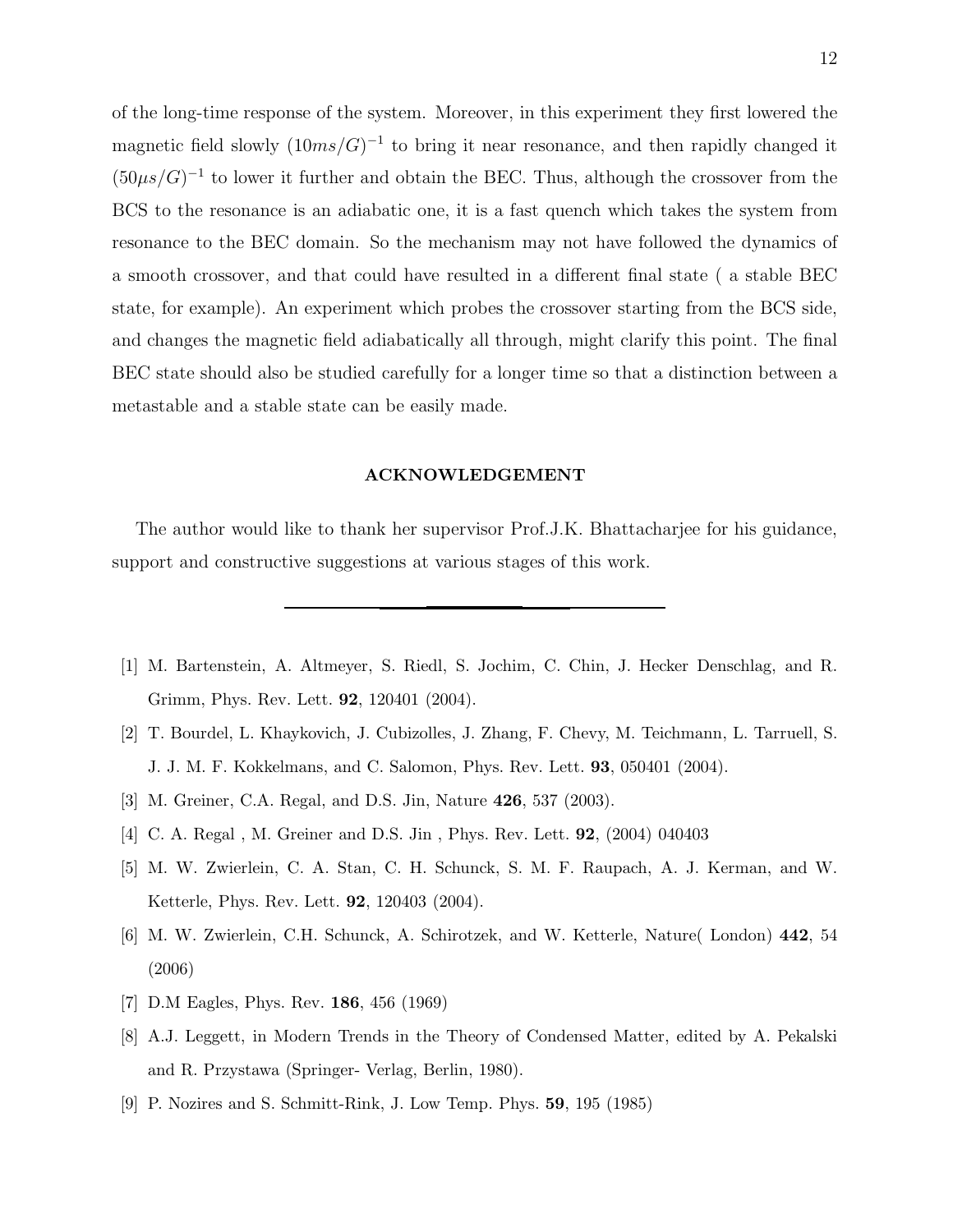- [10] M. Randeria in Bose-Einstein Condensation, edited by A. Griffin, D. Snoke, and S. Stringari, Cambridge University Press, Cambridge, England, 1994.
- [11] M. Randeria, J. M. Duan, and L. Y. Shieh, Phys. Rev. Lett. 62, 981 (1989); and Phys. Rev. B 41, 327 (1990).
- [12] J.R. Engelbrecht, M. Randeria, and C.A.R. Sade Melo, Phys. Rev.B 55, 15153 (1997)
- [13] C. A. R. Sade Melo, M. Randeria, and J. R. Engelbrecht, Phys. Rev. Lett. 71, 3202 (1993); J. R. Engelbrecht, M. Randeria, and C. A. R. Sade Melo, Phys. Rev. B 55, 15153 (1997).
- [14] T. Kostyrko and J. Ranninger, Phys. Rev. B 54, 13105 (1996).
- [15] M. Holland, S.J.J.M.F. Kokkelmans, M.L. Chiofalo, R. Walser, Phys. Rev. Lett.87, 120406 (2001)
- [16] Y. Ohashi and A. Griffin, Physics Review Letter, 89,130402 (2002)
- [17] J. N. Fuchs, A. Recati, and W. Zwerger, Phys. Rev. L 93,090408 (2004).
- [18] N Manini, L Salasnich, Physical Review A 71, 033625 (2005)
- [19] Q. J. Chen, J. Stajic, S. N. Tan, and K. Levin, Phys. Rep. 412, 1 (2005).
- [20] K. Levin and Q. Chen, in Ultra-cold Fermi Gases, edited by M. Inguscio, W. Ketterle, and C. Salomon (Italian physical society, 2007), p. 751.
- [21] A. Perali, P. Pieri, G. C. Strinati, and C. Castellani, Phys. Rev. B 66, 024510 (2002).
- [22] D. E. Sheehy and L. Radzihovsky, Ann. Phys. 322, 1790 (2007).
- [23] J.N. Milstein, S.J.J.M.F Kokkelmans, M.J. Holland , Physical Review A 66, 043604 (2002)
- [24] A Gammal, T Frederico, Lauro Tomio and Ph Chomaz, Journal of Physics B At. Mol. Opt. 33, 4053 (2000)
- [25] L. D. Carr, J. N. Kutz, and W. P. Reinhardt, Phys. Rev. E 63, 066604 (2001)
- [26] Yong Wen-Mei, Wei Xiu-Fang,Zhou Xiao-Yan and Xue Ju-Kui1,Commun. Theor. Phys. 51, 433 (2009)
- [27] J.-P. Martikainen, J. J. Kinnunen, P. Torma, C. J. Pethick, Phys. Rev. Lett. 103, 260403 (2009)
- [28] M. Iskin Physical Review A 81, 043634 (2010)
- [29] J. Levinsen, T. G. Tiecke, J. T. M. Walraven, and D. S. Petrov, Phys. Rev. Lett. 103, 153202 (2009)
- [30] C. Mora, R. Egger, A. O. Gogolin and A. Komnik, Phys. Rev. Lett. 93, 170403 (2004)